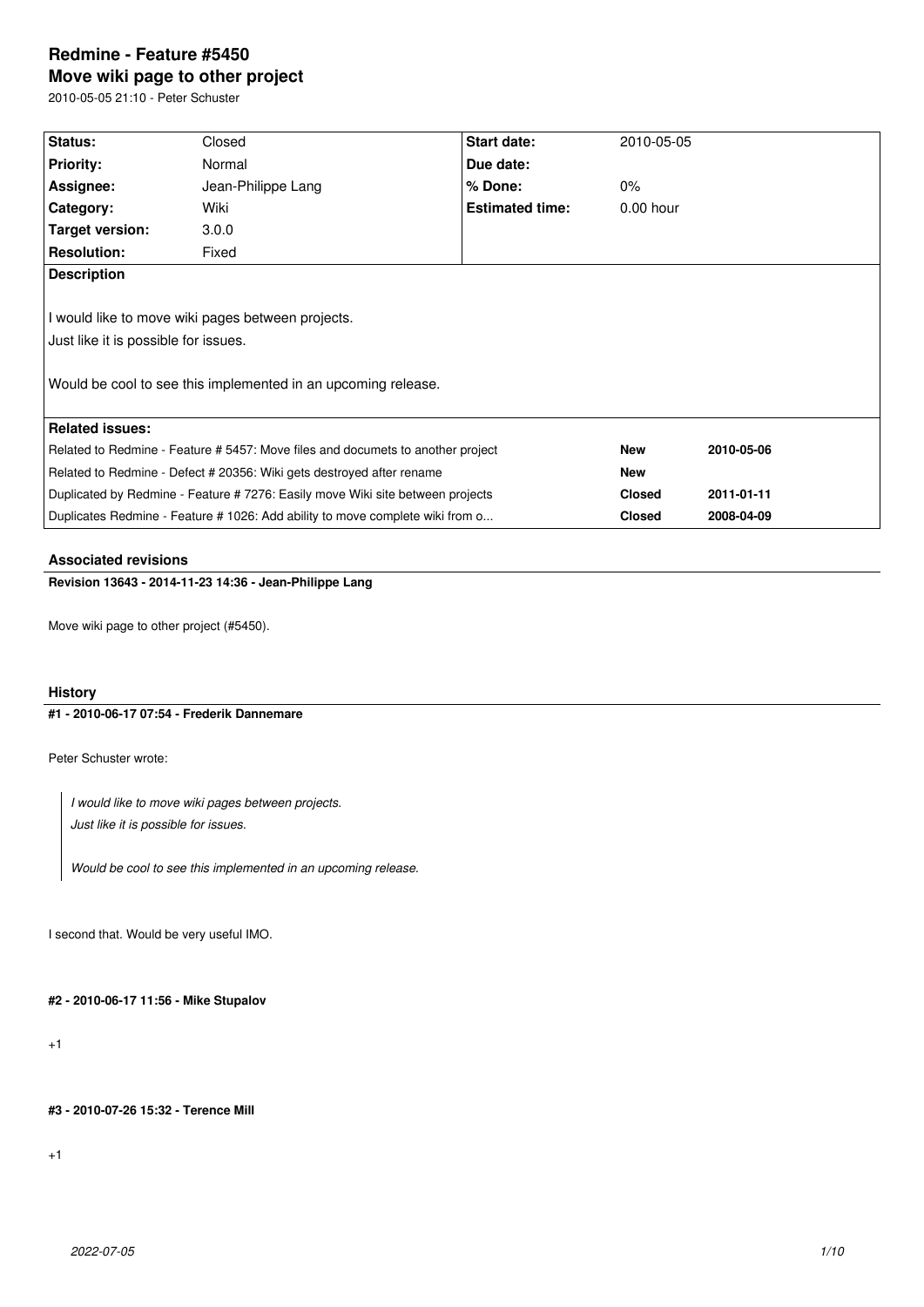$+1$ 

## **#5 - 2010-08-27 19:34 - Terence Mill**

Is there a workaround at the moment?

#### **#6 - 2010-08-27 22:00 - Željko Trogrlić**

Terence Mill wrote:

*Is there a workaround at the moment?*

I had to split project in two, so I copied whole project and deleted unnecessary pages from both projects.

### **#7 - 2010-08-28 01:10 - Terence Mill**

Željko Trogrlić wrote:

*Terence Mill wrote:*

*Is there a workaround at the moment?*

*I had to split project in two, so I copied whole project and deleted unnecessary pages from both projects.*

Hmm..i wanna move sites to existing project, so this aproach won't work.

#### **#8 - 2010-09-09 14:54 - Artem Laskov**

 $+1$ 

## **#9 - 2011-01-20 17:36 - Fardeen GHULAM**

+ 1

## **#10 - 2011-01-20 18:18 - Terence Mill**

This is a dupe of Issue #7276

## **#11 - 2011-01-31 09:10 - Ludovic Gasc**

+1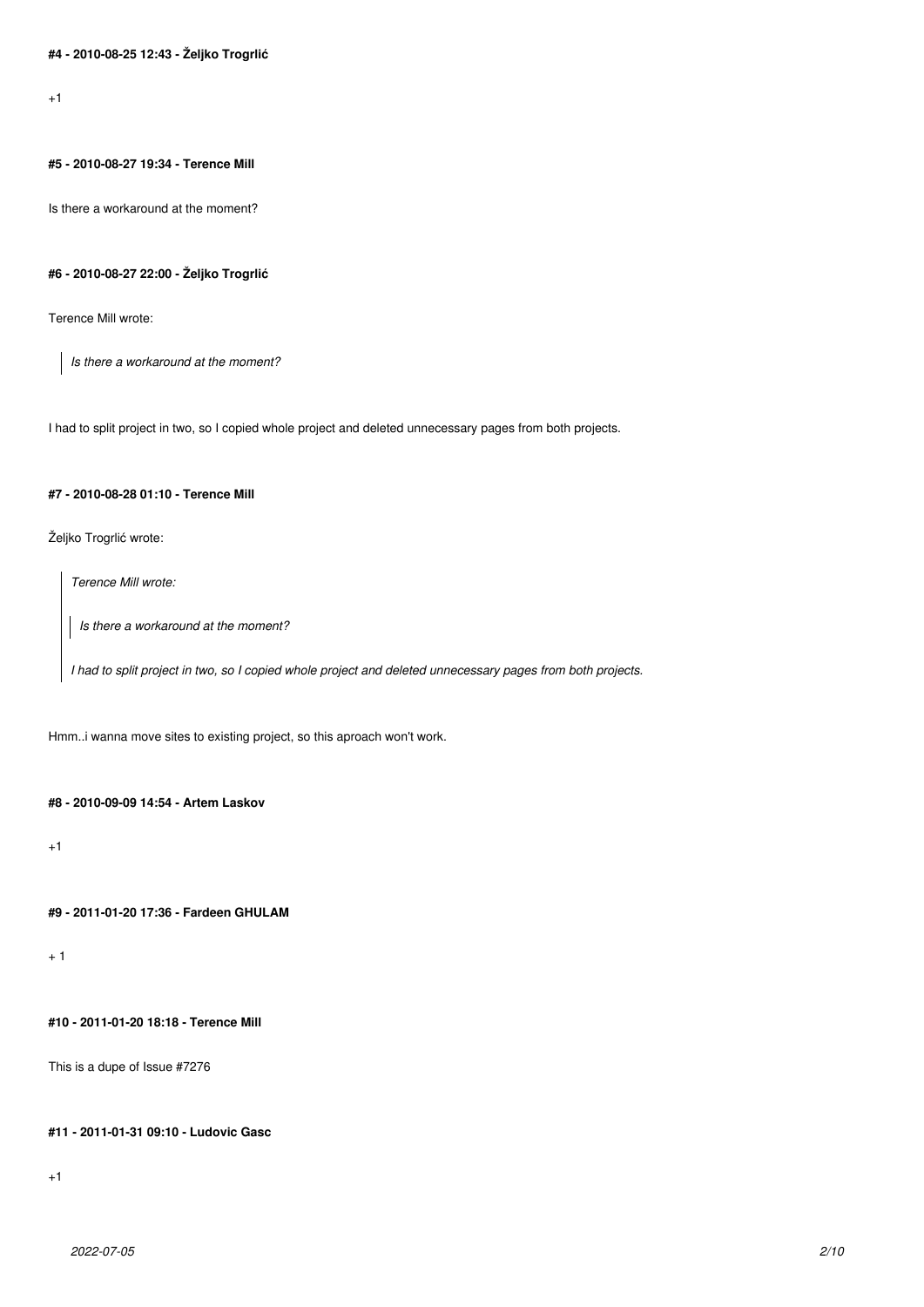## **#13 - 2011-02-15 15:56 - Kristian Lein-Mathisen**

Apparently, you can move wiki pages if you have database access:

http://www.redmine.org/boards/2/topics/3003

Better back-up first though :)

## **#14 - 2011-02-27 10:41 - Thomas Zlika**

 $+1$ 

**#15 - 2011-03-24 16:52 - Terence Mill**

 $+1$ 

**#16 - 2011-05-05 20:20 - David Parker**

+1

#### **#17 - 2011-05-17 07:47 - Maxim Nikolaevich**

I want to describe how it will be useful. Links should not contain project-id ex: http://redmine.org/wiki/MyWikiPage http://redmine.org/wiki/MyWikiPage2 so anyone who link to wiki page like [[wikiPage]]  [will link to page of any project \(now](http://redmine.org/wiki/MyWikiPage) it links to current project only) [at second need the button in the righ](http://redmine.org/wiki/MyWikiPage2)t up corner of wiki page (near buttons Edit Watch History) with name "move" about permisson setting to show this button i can't suggest but probably enough permission for it is "Rename wiki pages" or "Manage wiki" (i dislike idea to do new permission checkmark for this action but probably you think so) Thank you for your time.

### **#18 - 2011-05-17 14:56 - Terence Mill**

The approach of global name space for wiki pages, as done for issue is nice, but in the wiki context the unqiue ids are the wiki page name and this is quite good for restful urls also but not if you can't give same name twice for different wiki pages in different projects. This same collission "problem" will occur very soon and often, let me show:

Ones Projkect always will have a page called

- help
- knowhow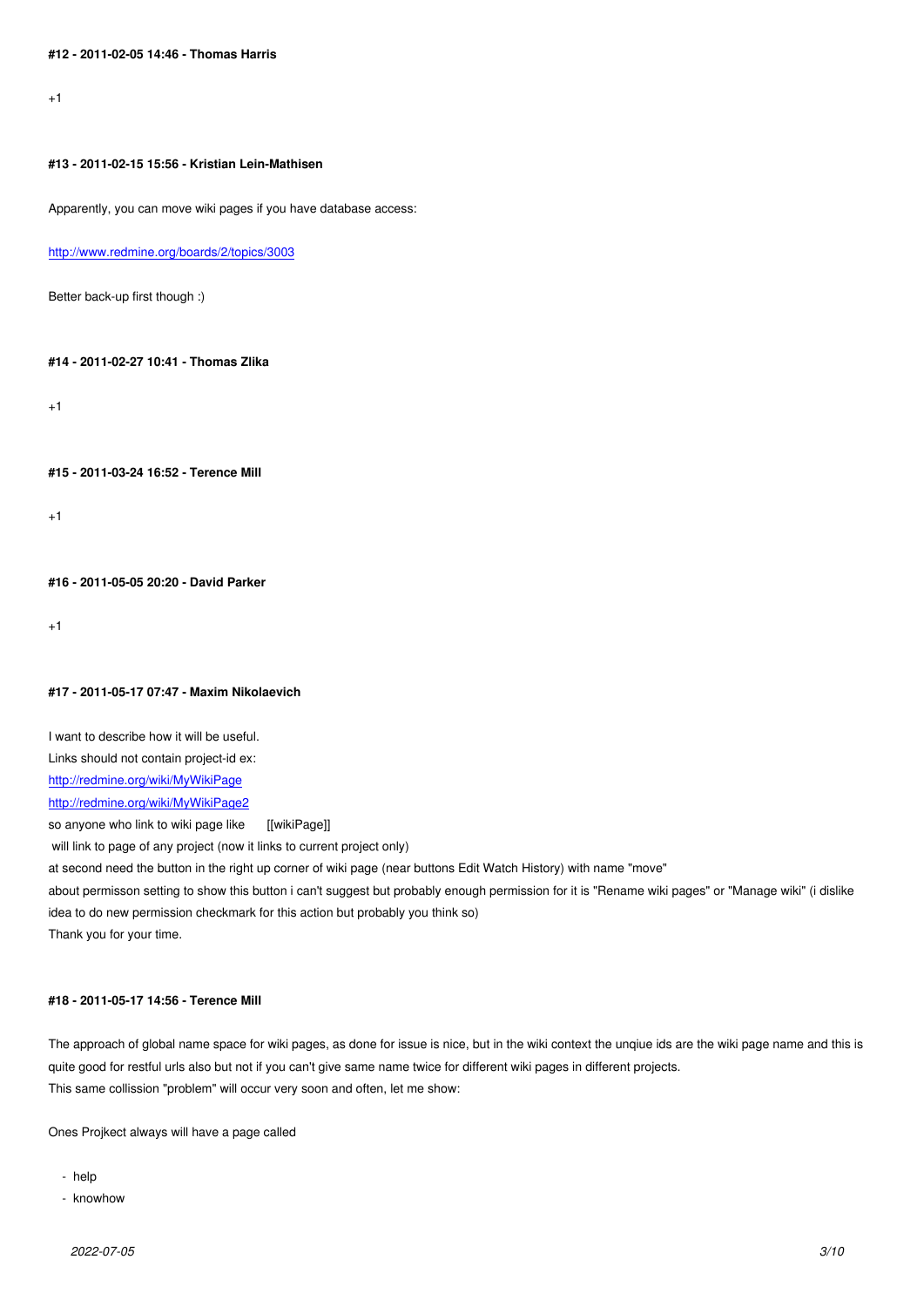- faq
- about
- ...

just some examples.

How will you carry for unqiue names and make clear to the second one giving the same name, thats he isn't allowed because there's someone already taken in a another project your never care about and never heard of.

You could completly change the unqiue id same as for issues with numbers, but i don't like that because names adresses far better and leave it easy as it.

Another approach ind the mid way- make the sites available on two adresses. On the project via well know wiki name as it, and a new url which is global and adresses the wiki page via and id, that is given automatically and should be shown in a upper corner for everybody to use and link it. This number maybe already exists in a technical way in db, and we only would need the second adressing shema, the view change to show the number. That will keep the well know adressing and make available another one,m that will persist even when wiki page project changes, done by a move page. Of course the projects adress will no longer work if you have moved the site, but you don't have to use it so far.

Two adressing shema for wiki pages example

1. redmine original adressing: http://redmine.org/MyProject/wiki/MyWikiPage

2. new additionly approach : http://redmine.org/MyProject/wiki/<MyWikiPageInternal\_ID> e.g http://redmine.org/Myroject/wiki/7736

3. It would also work if you adress the site this way http://redmine.org/wiki/7736, which means you even don't have to know where the wiki site is managed at the moment, as l[ong as you know the id. This behaviour is alrea](http://redmine.org/MyProject/wiki/MyWikiPage)dy well known from issues.

1. will be lost when move  $>$  dead end  $>$  404

2. could be automtatically forwarded ( in case of m[ove and renaming\) by simply](http://redmine.org/wiki/7736) lookup in database for <MyWikiPageInternal\_ID> and redirect to browser

3. will work (beyond moves and renaming) as long wiki site is not deleted

### **#19 - 2011-05-17 15:03 - Terence Mill**

Of course as wiki syntax, wiki sites in same projects should be linkable as it.

[[MyWIkiPageInSameProject]] [[MyWIkiPageInSameProject|my wiki page in same project]]

as ist dhould be possible to links wiki pages in other projects via name and id

[[projectname MyWIkiPageInOtherProject]] [[projectname MyWIkiPageInOtherProject|my wiki page in other project]] [[7736]]

### **#20 - 2011-06-28 14:49 - André Bachmann**

+1

To fiddle around with the database is a workaround, but not a nice one...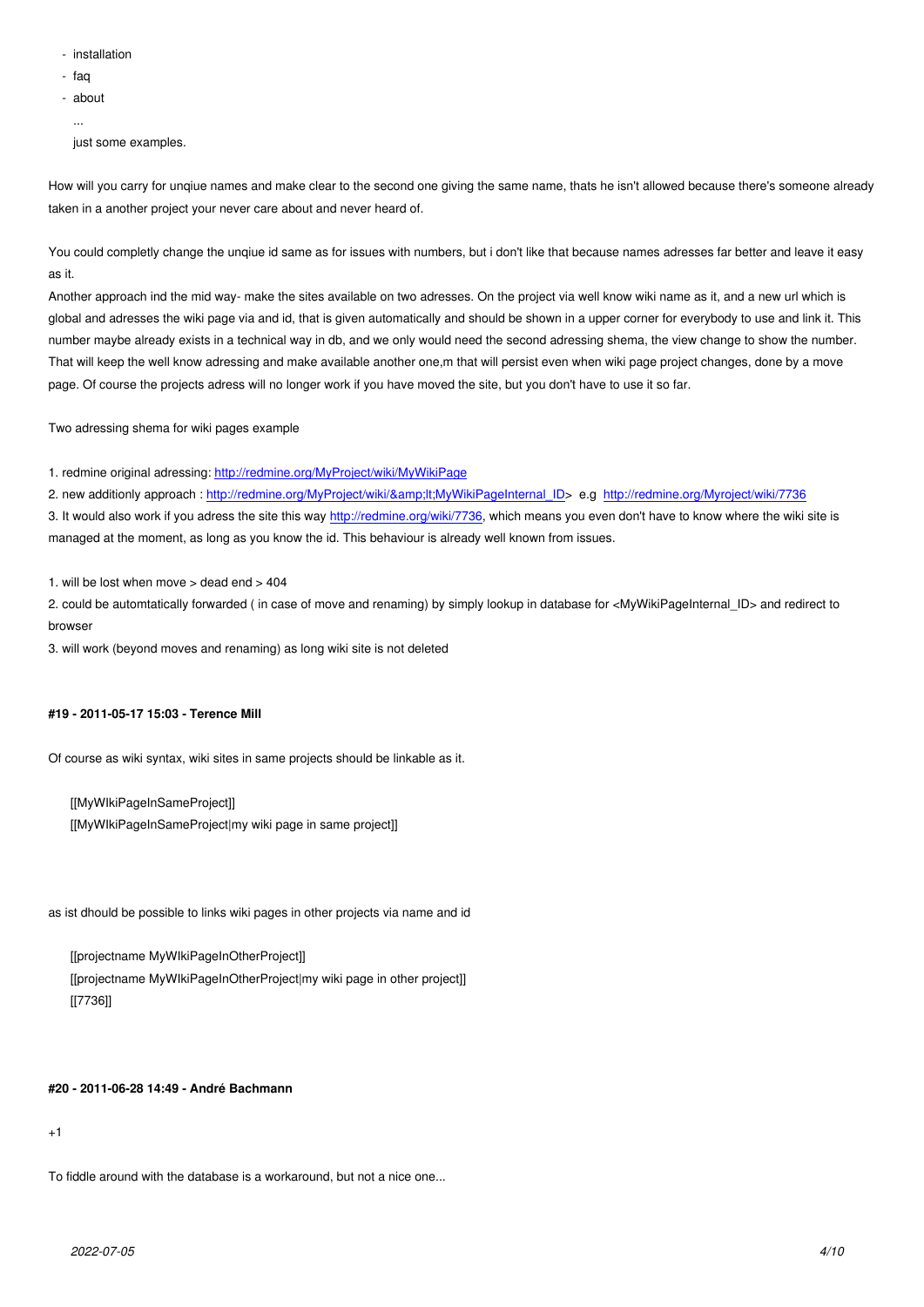$+1$ 

### **#22 - 2011-10-18 09:39 - Martin G**

+1

**#23 - 2012-02-15 22:31 - Paul paul**

+1

**#24 - 2012-02-27 14:46 - Tomasz Sawicki**

+1

Additional option for copying with child pages would be also nice...

### **#25 - 2012-04-10 17:18 - Thien Vuong**

+ 1

#### **#26 - 2012-04-10 20:33 - Cassiano Monteiro**

+1! It's very common to start some wikipage that turns into a new project.

### **#27 - 2012-04-13 01:14 - Waleed Anbar**

 $+1$ 

## **#28 - 2012-04-20 16:24 - Johann Gail**

In reply to Terence Mill !#19: At least a cross project link is already possible with the syntax [[project:title]]

## **#29 - 2012-04-20 16:44 - Terence Mill**

I think you missed my comment !#18:

THis was targeted towards how wiki linking could also work for my new adressinh shema to make is easily possible to move wiki pages around like don for issues.

I know that you can cross ref wiki sites already, but that has nothing todo with moving. Moving can imply complete new hierarchy and rights for the site.

Johann Gail wrote: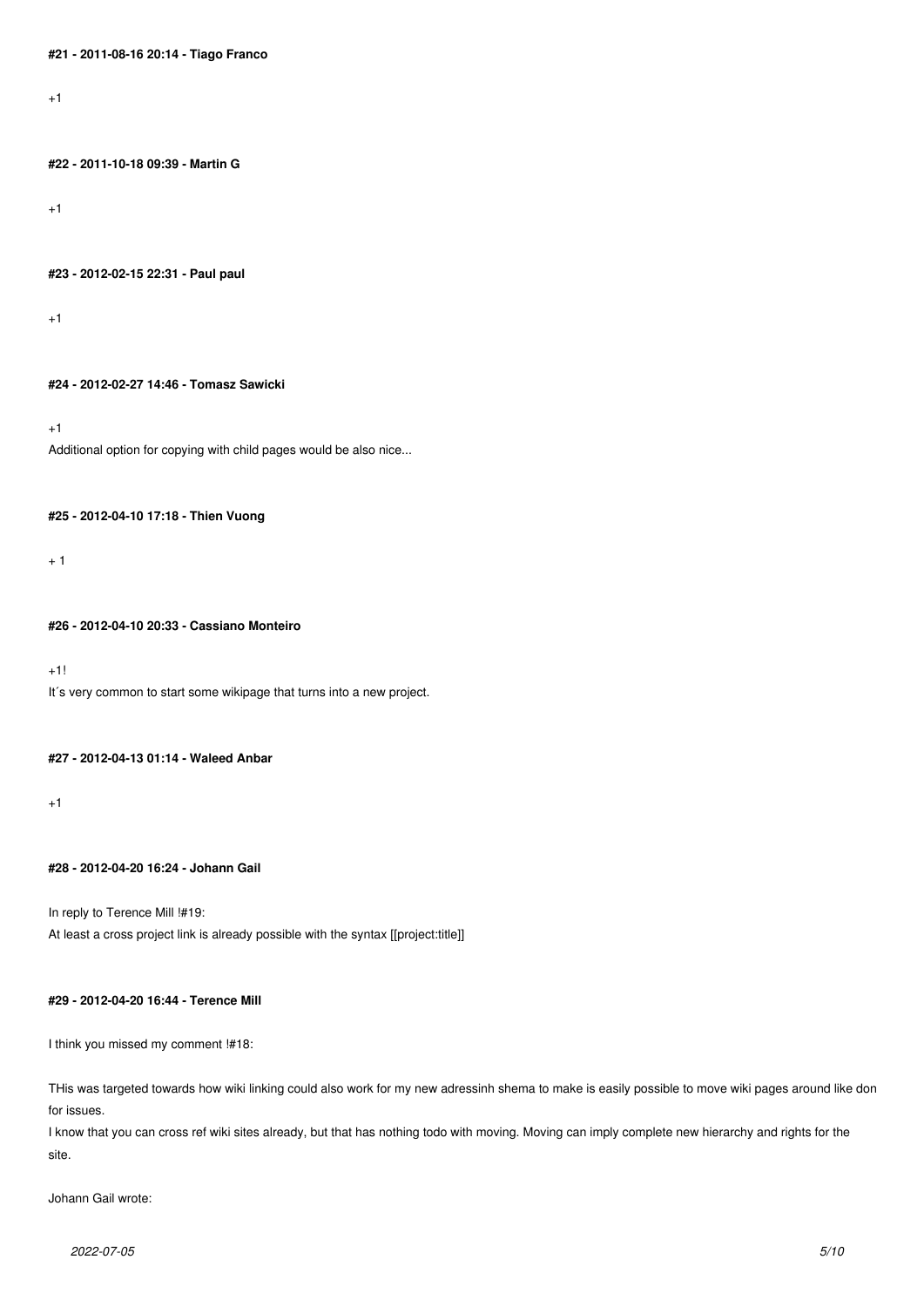*In reply to Terence Mill !#19: At least a cross project link is already possible with the syntax [[project:title]]*

#### **#30 - 2012-05-23 18:07 - Doruk Fişek**

I second this feature too.

#### **#31 - 2012-07-13 19:20 - Alcides Silveira Costa**

+1

### **#32 - 2012-07-13 21:01 - Paul paul**

Is there a plugin to do that? AFAIK it's just an SQL query to update the project\_id?

### **#33 - 2012-08-02 17:51 - Caille Rotie**

 $+1$ 

You must also redirect existing links with the name of new project ![[title]] or ![[project:title]] becomes ![[new\_project:title]]

#### **#34 - 2013-02-14 13:13 - Kirill Kornyakov**

+1

## **#35 - 2013-02-14 13:33 - Terence Mill**

Paul paul wrote:

*Is there a plugin to do that? AFAIK it's just an SQL query to update the project\_id?*

No, its not because wiki sites have absolute project specific url, so it would need an new model. See my comments #5450#note-18

### **#36 - 2013-04-09 09:41 - Markus Pins**

#### $+1$

### **#37 - 2013-04-09 12:52 - Terence Mill**

i enhanced my original solution (see #5450#note-18). Form my view this solution is very good, as it solves the problem and stays compatible with current shema as copies big parts of the approach how its already done for issues.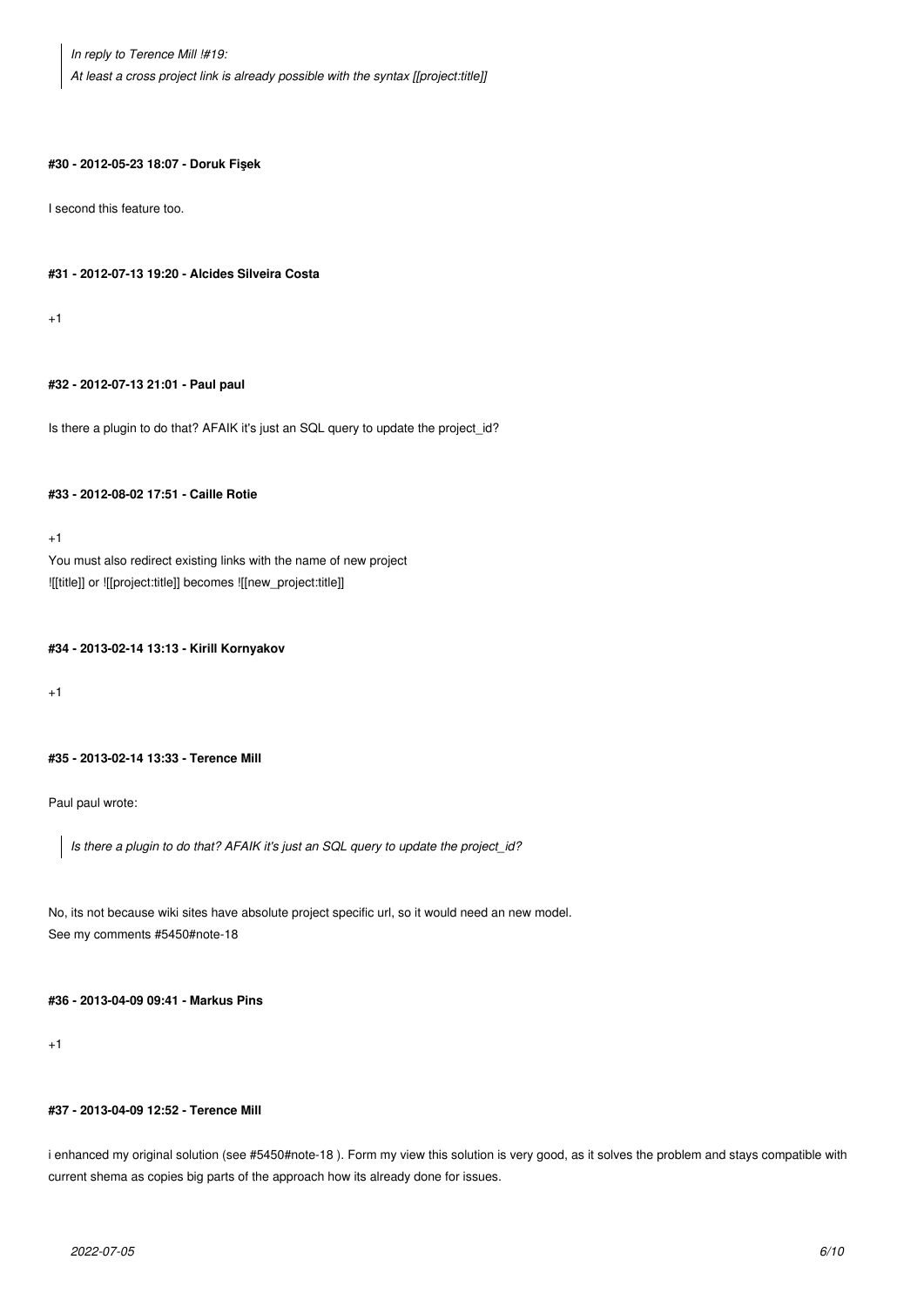Would be really great to see this feature in next version, as there is really a big commandment in community and a clear approach to do so - see the many votes here.

#### +1

### **#38 - 2013-04-16 00:49 - Gergely Nagy**

## **+1**

(BTW, any idea on how votes are taken into account? maybe it would be nice to have a searchable Votes custom field?)

#### **#39 - 2013-05-24 18:13 - K. Scott Tripp**

 $+1$ 

```
As for registering votes, take a look at feature #1011
```
## **#40 - 2013-07-11 07:16 - Thomas Robbs**

 $+1$  for this.

Would be useful if it were just added to the "rename" function - i.e. allow you to change the project association on that form.

Rename is useful to attach this to because it also allows you to setup forwarding.

### **also**, +1 the **+1 feature** @ **#1011**

#### **#41 - 2013-08-12 10:55 - D K**

 $+1$ 

**#42 - 2013-09-04 15:37 - Andreas Eberharter**

+1

**#43 - 2013-09-27 19:41 - Hisham Said**

 $+1$ 

**#44 - 2013-12-11 14:07 - Pawel Orzechowski**

+1

#### **#45 - 2013-12-13 14:43 - Martin Dumont**

+1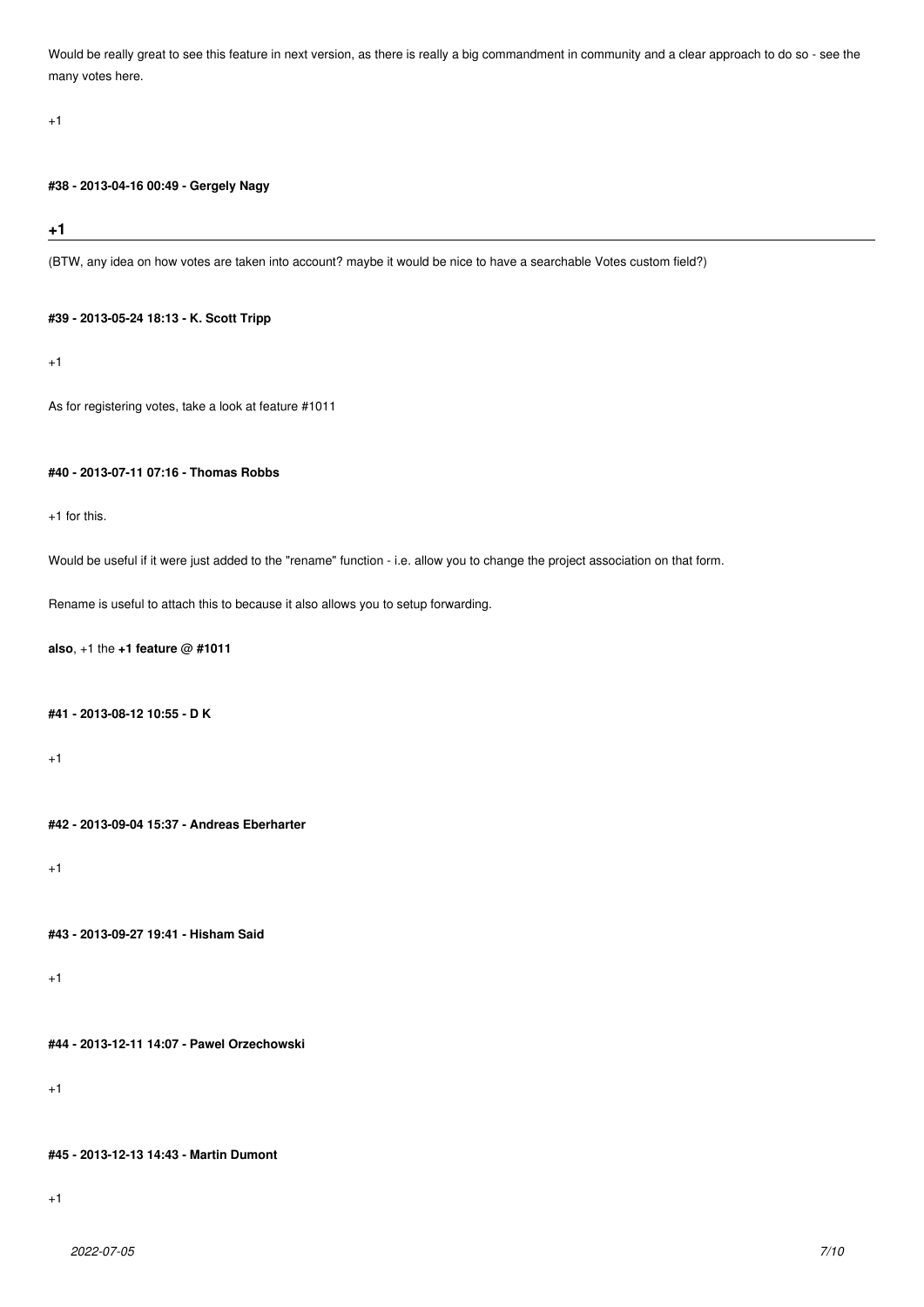### **#46 - 2013-12-17 08:39 - Daniel Felix**

Well, I've had the same issue. I just manipulated the corresponding database tables and moved the wiki pages to another Project. Just a small update. :-) **#47 - 2013-12-28 14:42 - Tiago Franco** +1 **#48 - 2014-02-21 13:24 - Neimar Volpini**  $+1$ **#49 - 2014-05-30 06:30 - Maoke Jackson** +1 **#50 - 2014-06-05 13:11 - Pierrick Perret** +2 ! **#51 - 2014-06-19 17:36 - Rick Hunnicutt** +1 (does +1 even help???) **#52 - 2014-06-30 09:12 - Kevin Palm**  $+1$ **#53 - 2014-08-08 10:56 - Salvo Rapisarda** +1 **#54 - 2014-08-12 23:22 - Andrew vonderLuft** +1 **#55 - 2014-09-02 09:05 - Stefan Mischke**  $+1$ 

**#56 - 2014-10-13 13:20 - asd asd**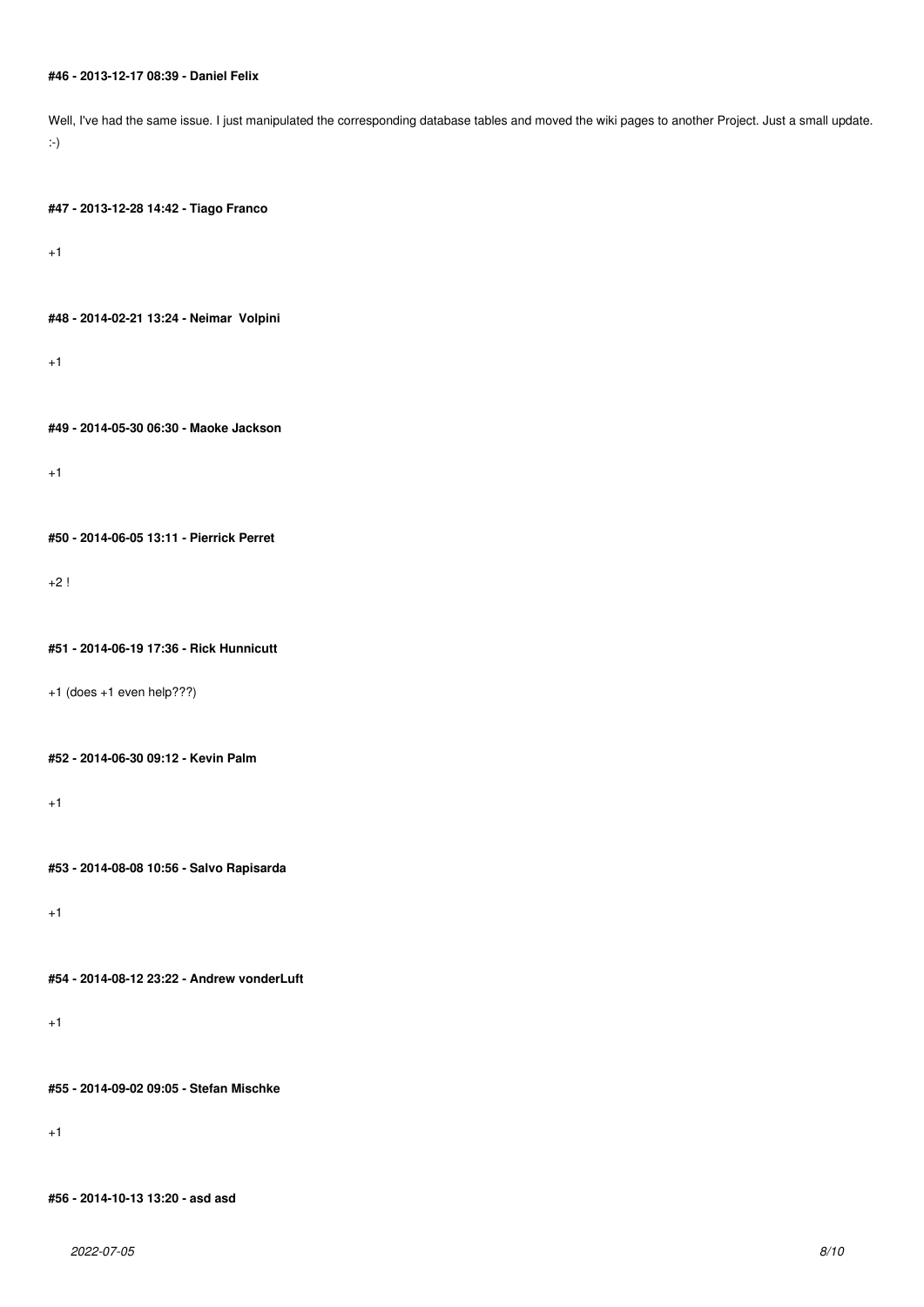## **#57 - 2014-10-28 12:42 - Dietmar H**

+1

#### **#58 - 2014-10-30 15:53 - Josef Reichardt**

+1

#### **#59 - 2014-10-30 22:13 - sebastien lemaitre**

+1

### **#60 - 2014-11-04 17:27 - Deoren Moor**

+1

### So far we've been doing the following:

- 1. Creating a new parent page outside of the "root", i.e., "Content that has been moved"
- 2. Creating a new page in another project
- 3. Cut/paste content from the old page
- 4. Save the new page
- 5. Root the old page to "Content that has been moved"
- 6. Add a link from the old page to the new one to catch any links to that old page

Now if you visit the old wiki index page (and say you were using the !{{child\_pages}} macro there) the old page will no longer show in the list. It's crude/simple, but it worked when we recently consolidated our documentation from separate projects into one central documentation project.

## **#61 - 2014-11-04 22:48 - Jean-Philippe Lang**

- *Assignee set to Jean-Philippe Lang*
- *Target version set to 3.0.0*

## **#62 - 2014-11-23 14:37 - Jean-Philippe Lang**

- *Status changed from New to Closed*
- *Resolution set to Fixed*

### Feature added in r13643.

You can now move a wiki page to another project from the "Rename" form. When moving a page with child pages, child pages are moved too.

### **#63 - 2014-11-24 19:33 - Deoren Moor**

Jean-Philippe Lang wrote: